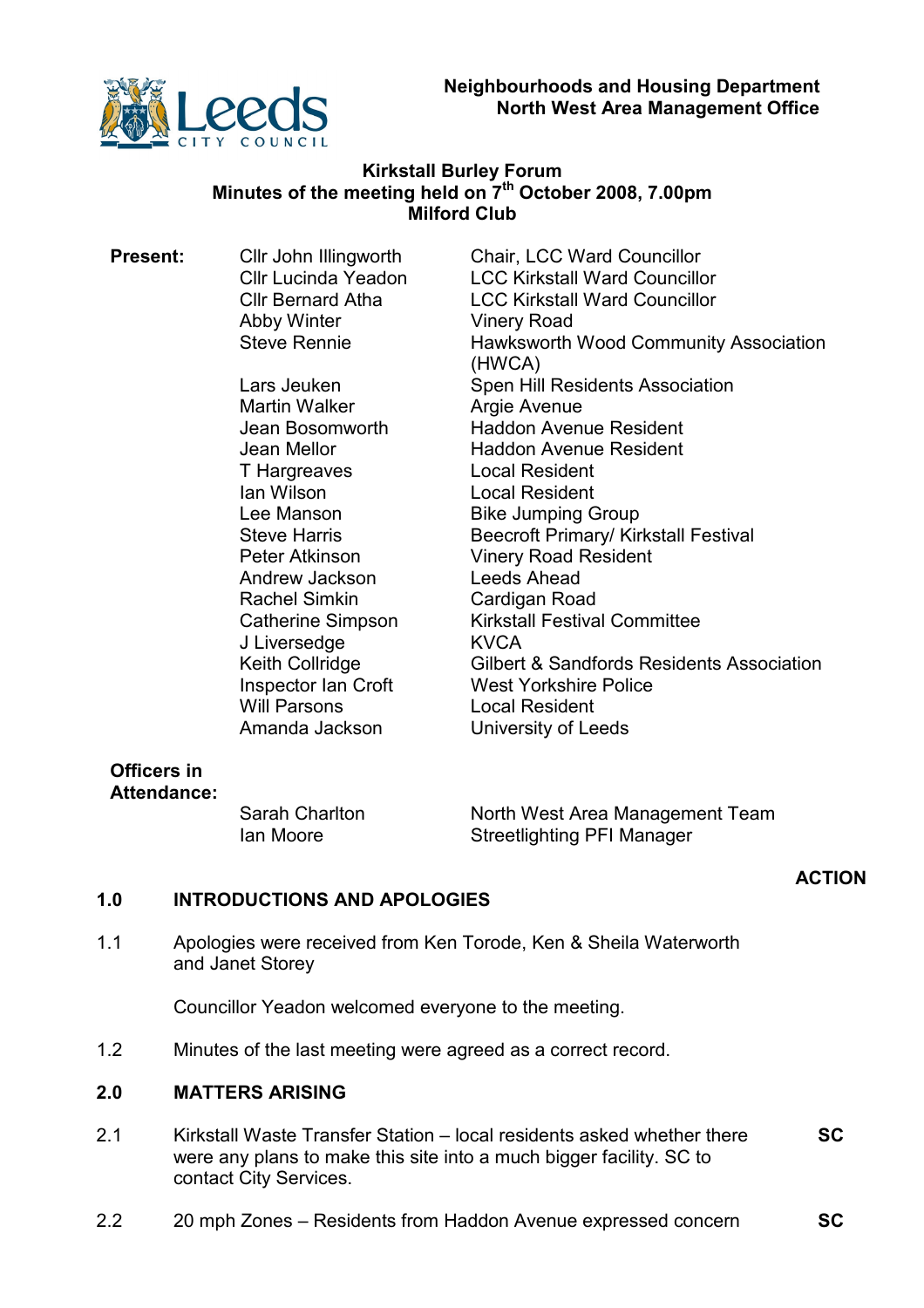that the 20mph zone was not been enforced and that as Haddon Avenue did not have any speed bumps it was still being used as a rat run. SC to contact Highways.

2.3 Gulleys – Those at the bottom of Haddon Road near to the A65 were covered with tarmac when recent road works were carried out and need clearing. SC to refer.

**SC** 

2.4 Area Committee – Steve Rennie noted that the Streetscene report that was submitted to Area Committee did not reflect that level of service that residents of Hawksworth Wood felt they were getting.

#### 3.0 **STREETLIGHTING**

- 3.1 The streetlighting replacement programme is well underway in Kirkstall with about 60% of work completed, this is running behind schedule. The majority of lamppost should be replaced by the end of November. The new streetlights allow the light to be more targeted which results in less light pollution.
- 3.2 Cllr Atha asked if SEC (the streetlighting contractor) could look again at the location of one of the lampposts on Butcher Hill as it has been placed in the middle of the footpath.
- 3.3 Some of the columns have been placed amongst mature trees which means that some of the light is lost. Ian Moore asked that anyone with specific examples of this to contact SEC on T: 0800 032 5349 (free phone) or email **leedspfi@sec.eu.com**
- 3.4 Cllr Atha noted that the reinstatement of the footpath around some columns has not been as good as on others. Ian Moore explained that the contract with SEC included a clause to ensure that footpath was left in at least the same condition if not better than the way it was found. Anyone with concerns about this should contact SEC on the details above.
- 3.5 Concerns were raised that some areas have a much more limited lighting level with the new lighting than previously e.g St Marys churchyard on Hawksworth Wood.

#### 4.0 POLICE UPDATE

4.1 Inspector Caldwell introduced himself and explained he was one of the two Inspectors in the local Neighbourhood Policing Team based at Belle Vue Police Station.

> Anyone with issues or concerns can contact the team on aa.nptnwinner@westyorkshire.pnn.police.uk

- 4.2 The Police are currently looking for a shop unit to use as a local contact point where people can drop in during the opening hours to raise any local issues.
- 4.3 An open day was held at Belle Vue Police Station and attracted around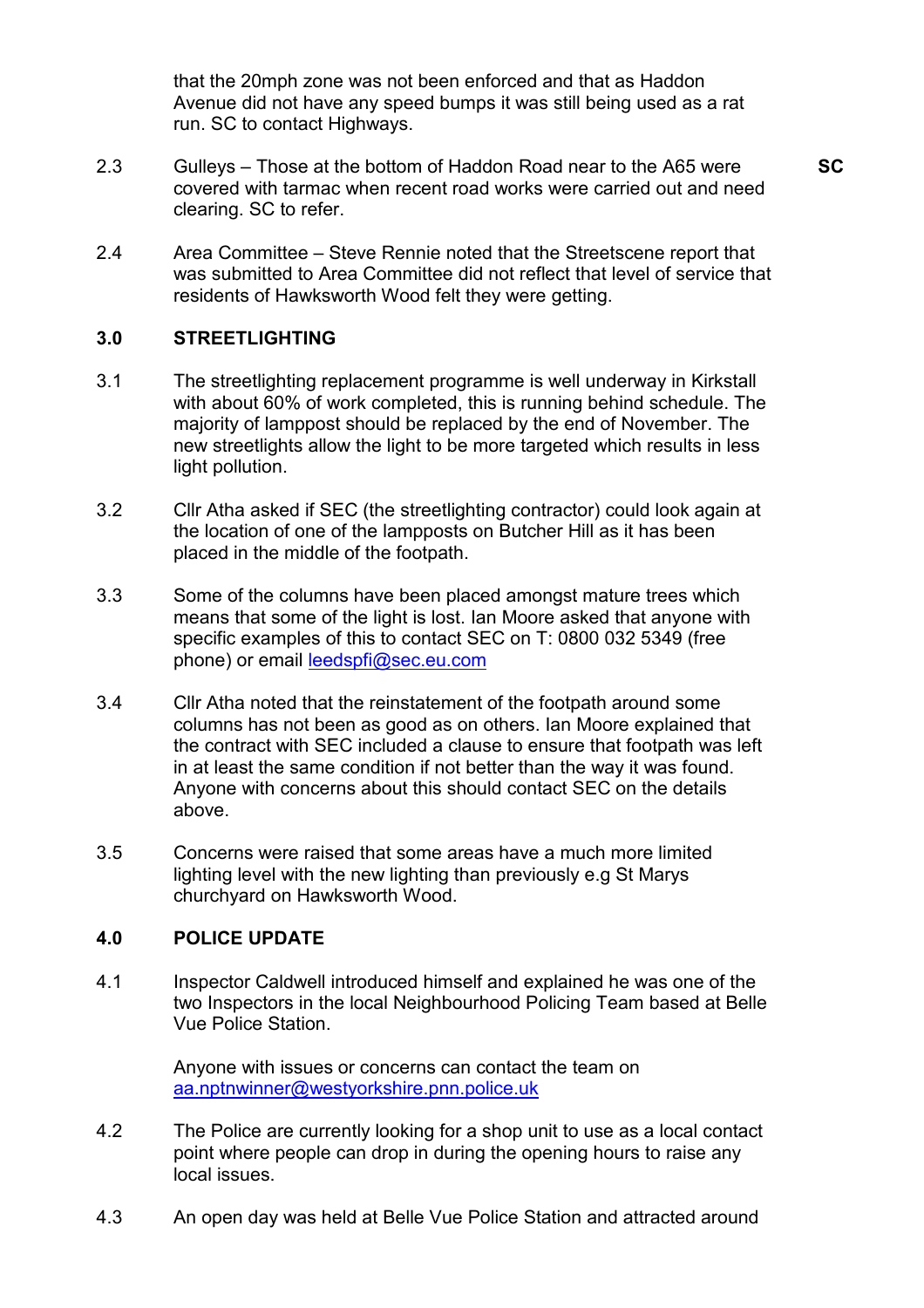350 people to look around the station. It is likely that a further open day will be held next year.

4.4 Noise nuisance was raised as an issue by a number of people and clarification was sought as to what hours the noise nuisance team work. The Universities run a noise helpline number. All calls to this are followed up with either a letter or personal visit. SC

> To Note – Leeds City Councils out of hours Noise Nuisance line operates the following hours: Sunday – Thursday 8pm – 2am Friday and Saturday nights 8pm – 3am T: 242 5841

Leeds Universities neighbourhood helpline (24 hour voicemail service) – T: 343 1064

#### 5.0 WASTE COLLECTION

- 5.1 Cllr Yeadon explained that in some areas of the ward a pilot was about to take place for fortnightly green bin collections. An update on the success of this will be brought to a future forum.
- 5.2 There is currently no green bin or bag collection in the Gilbert and Sandford area – the residents association were interested in knowing if any service is planned for the future. **SC**
- 5.3 Some residents have got brown bins for garden waste. SC to check whether a roll out of these is planned for any other areas in Kirkstall. **SC**
- 5.4 Much concern was raised about green bins being emptied into general waste wagons. Cllr Yeadon suggested a special meeting around Streetscene issues.